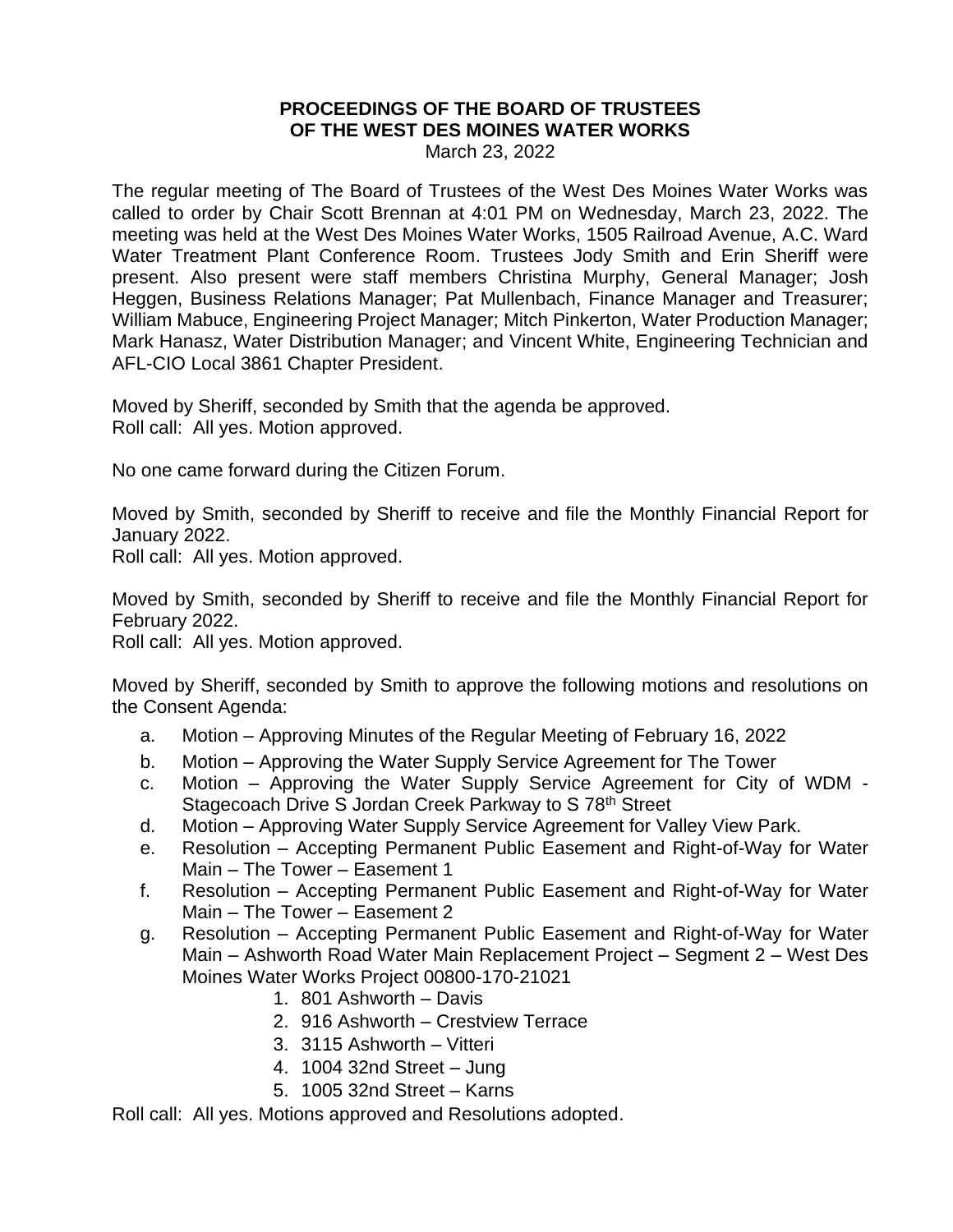Proceedings of The Board of Trustees 2 March 23, 2022 of The West Des Moines Water Works

Recommendations from Committees: None

Moved by Smith, seconded by Sheriff to concur with the recommendation of the staff and approve the motion titled "Approving and Authorizing Execution of a Professional Services Agreement with Civil Design Advantage, LLC for Engineering Design Services for the EP True Water Main Extension".

Roll call: All yes. Motion approved.

Moved by Sheriff, seconded by Smith to concur with the recommendation of the staff and approve that the resolution titled "Granting Underground Electric Easement to MidAmerican Energy for the Adams Street Elevated Water Storage Tank". Roll call: All yes. Resolution approved.

The following action pertains to the project known in general as the 2022 Water Main Replacement Program – Briar Ridge and Valley Ridge Court East of S 35<sup>th</sup> Street (Water Works Project No. 00800-170-22001)

Moved by Smith, seconded by Sheriff that the resolutions titled "Ordering Construction of Certain Public Improvements and Fixing the Date, Time and Place for a Public Hearing Thereon and for Taking of Bids Therefore (Bids 2:00 P.M. April 7, 2022; Public Hearing: 4:05 P.M., April 20, 2022)" be adopted.

Roll call: All yes. Resolutions adopted.

Moved by Sheriff, seconded by Smith to pay the bills in the amount of \$750,112.43 including non-construction bills in the amount of \$418,580.58 and construction bills in the amount of \$331,531.85.

Roll call: All yes. Motion approved.

Moved by Smith, seconded by Sheriff to receive and file the following items:

- a. Project Progress Report **March 11, 2022**
- b. Water Quality Report **February 2022**
- c. Check Register **Check Register February 2022**
- d. Change Order Report **March 11, 2022**
- Roll call: All yes. Motion approved.

The Customer and Community Relations Committee gave no report

The Finance and Audit Committee announced audit to start April 18<sup>th</sup>.

The Operations Committee gave no report

The Personnel and Compensation Committee announced that the maintenance worker position has been reposted.

The Planning / Regionalization Committee gave no report.